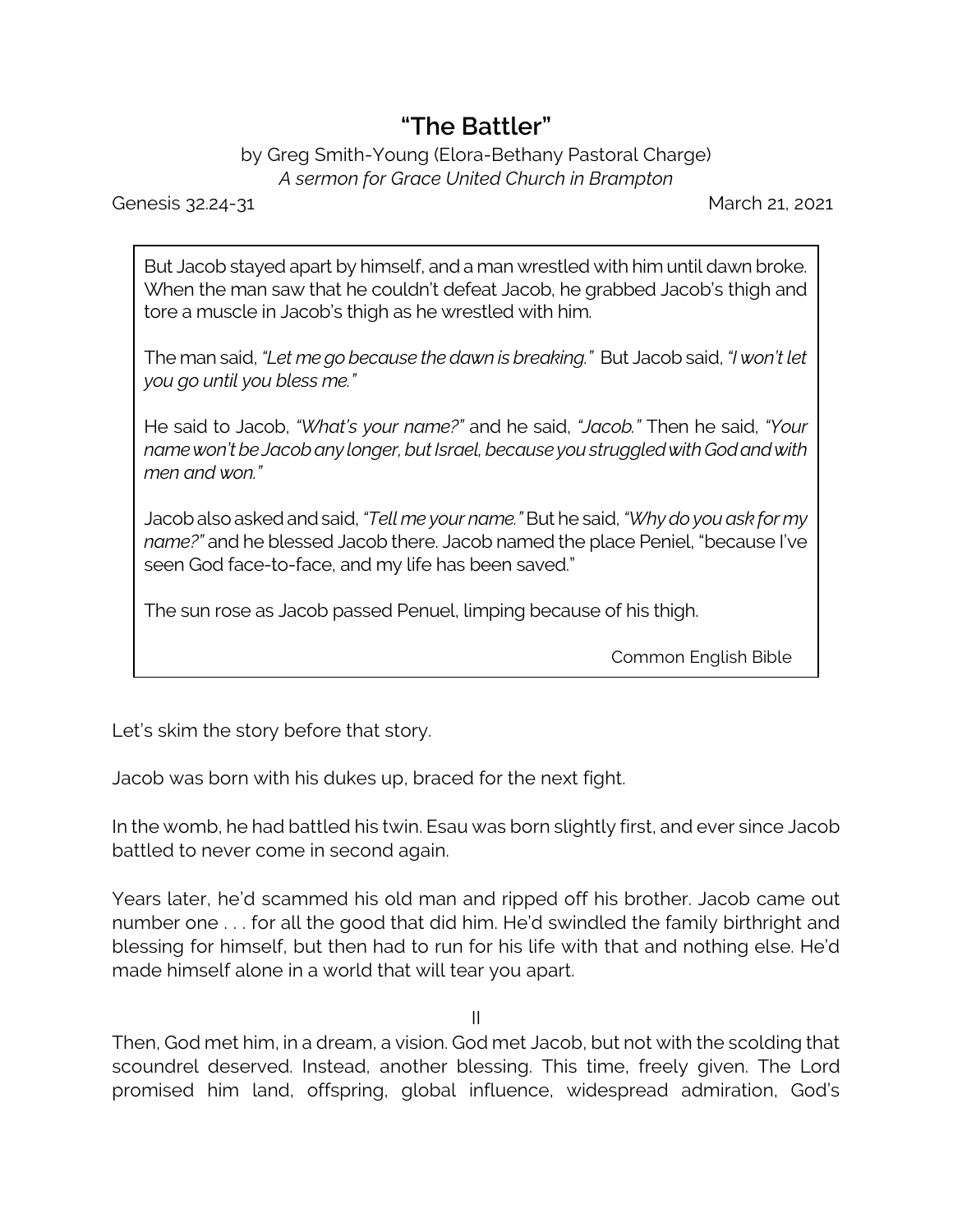protection and God's ever-presence.

Why Jacob? I don't know. What's God up to with him?

When Jacob awoke, he said, *"Surely God is in this place! I had not noticed!"* (You might recognize that phrase. $)^{1}$ 

Still, Jacob wasn't so sure. (Remember, always fighting.) So he built a mini-memorial; maybe it was his way of tying a string around God's finger. He struck a deal, for what God had already promised. *"If You do everything You've said, then You're my kind of god, and I'll give back to you*."

III

From there, Jacob moved on with life, testing God's promises all the way. He battled to make back everything he'd left behind, and then some.

Jacob almost met his match in Laban his uncle, with whom he'd sought refuge. Jacob quickly took a shine to his cousin Rachel — don't ask. He made a deal with his uncle to marry her, then worked seven hard years to win his prize. But Laban had another daughter up his sleeve, Rachel's sister Leah. When the wedding night came, the old man slipped Leah in with Jacob instead. The next morning Jacob realized he'd married the wrong sisters — don't ask! Laban said, *"That's how we do things around here. No worries. I'll also give you Rachel now, if you agree to work for me seven more years."* Jacob agreed. The scammer was out-scammed.

But it's Jacob. He's not giving up the fight. By the time he's all finished, he owns his father-in-law's best livestock. He has both of Laban's daughters as his two wives, two other sort-of-wives, loads of kids, and probably anything else that isn't nailed down.

It seems God has been keeping God's promise to Jacob. Why Jacob? I don't know. What's God up to with him?

IV

God's grace has brought him safe thus far. Now God's grace leads him home . . . to Esau. Remember? Big brother, whom Jacob had battled, scammed, fleeced, and fled from.

<sup>1</sup> Both Grace UC and my congregations have participated in The Presence Project. The Project's key phrase is *"Surely God is in this Place. Help me notice."* [www.presenceprojectnetwork.ca](https://www.presenceprojectnetwork.ca/)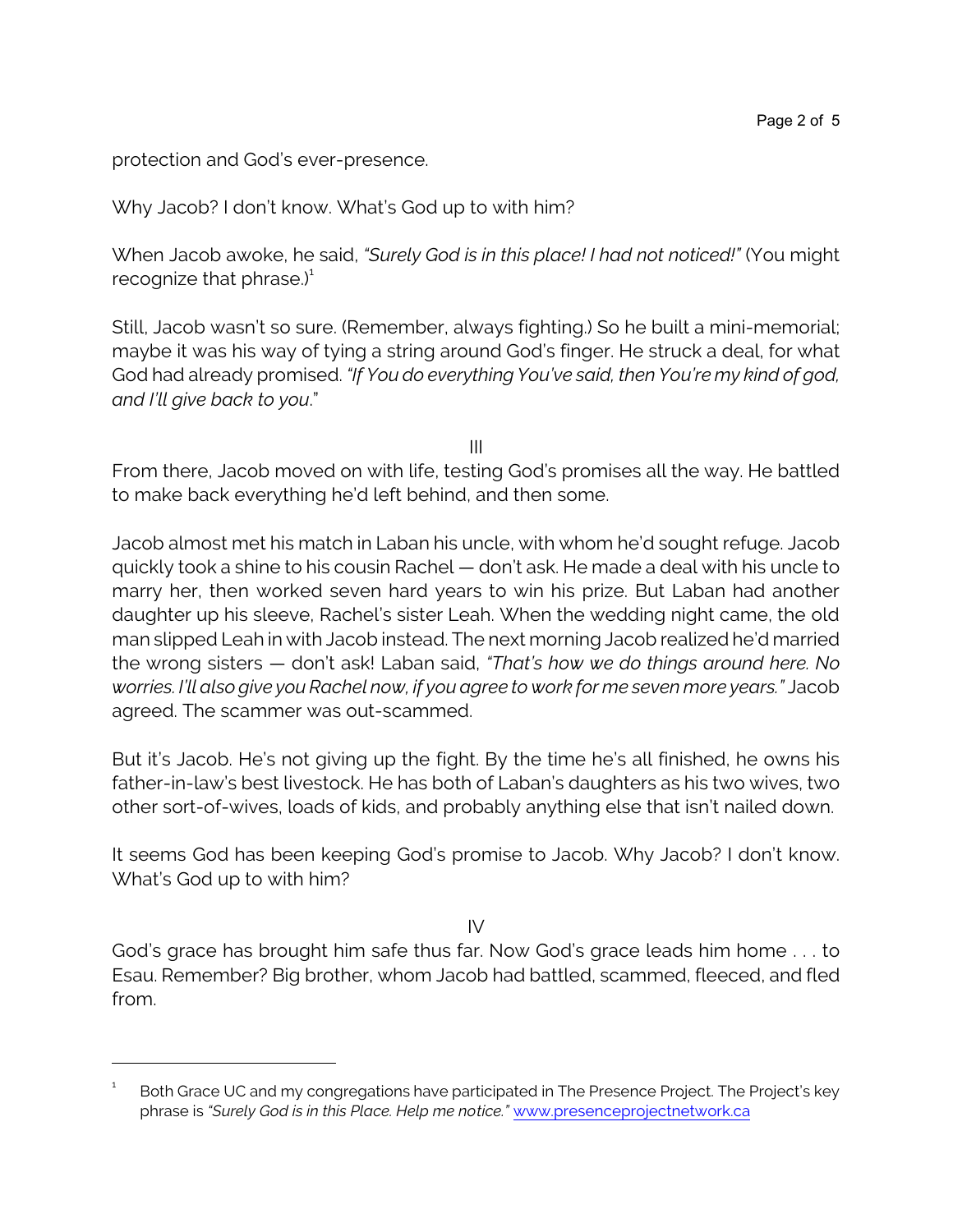Esau is waiting. What can Jacob expect from Esau? Long-simmering revenge. That's what Jacob would have served up.

They are going to meet tomorrow. Esau's bringing along his own 400-man gang. Jacob can muster a few servants, four wives, a pile of kids, and lots of sheep.

And God's promise! So he prays:

*God, You brought me back here. You've always looked after me, though I haven't deserved it.* (That's what you're supposed to say, right.) *You've given me so much. Now I'm in trouble. Again. Help me. Remember, You promised!* 

It is a good prayer. It's Jacob, though, so you always have to wonder about the sincerity.

God says nothing back.

Jacob sends everything on ahead, with presents to buy off his brother, and hopes for the best.

 $\vee$ 

This is when this episode happens, which we heard read from the Bible.

All we are told, authoritatively, is that it was some guy, a man. I figure it's the Stranger who starts the fight. Then again, you know Jacob. They seem surprisingly wellmatched, and have at each other through the long night. The sun starts peeking through, and Jacob is ready to go some more rounds, but the Stranger wants out. So he pulls a rip move and dislocates Jacob's hip.

Still, Jacob holds on, and won't let go until he gets . . . a blessing. Again with the blessing! What is Jacob angling for this time? More wives? More children? More sheep? Land? To survive Esau?

What he gets is a new name. *Ya'aqob* can mean things like "heel," and "trickster," and "over-reacher," and "usurper." Jacob has had to put that at the top of his resume his whole life. Now the battling Stranger says, *"No more '*Ya'aqob.*' Now you are going to be called '*Yisra'el.*'You have battled with God and with people, and you've made it."* "*Yisra'el*"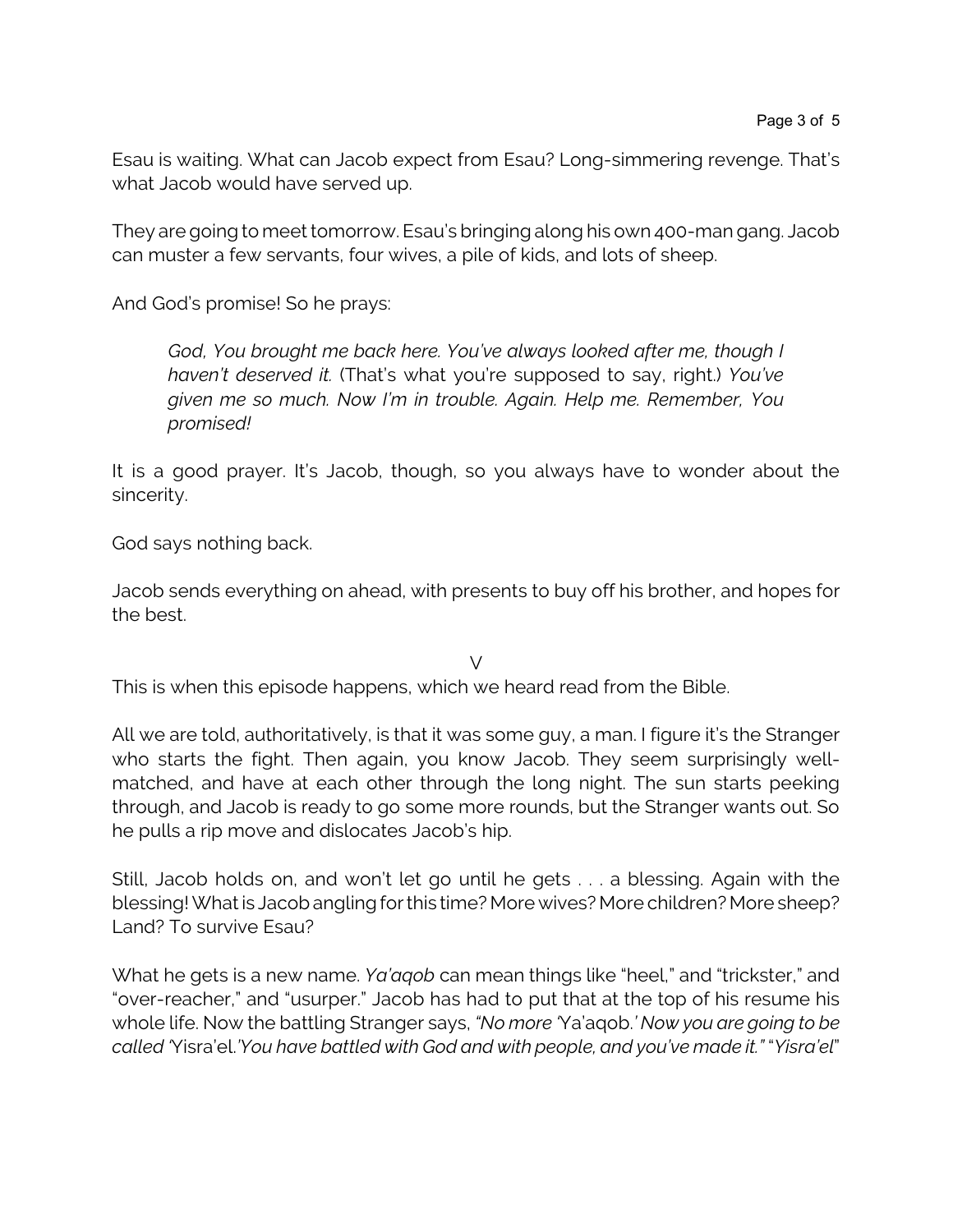means something like "God rules," "God perseveres," "God protects."<sup>2</sup>

Jacob then asks for Stranger's name. Stranger won't tell him, but blesses him.

It's Jacob who tells us that the Stranger was the LORD God. I think he's right. But then you've got to wonder why God Almighty didn't just thrown Jacob to the ground and go for the quick pin. Why did God let Jacob hold on and not let go?

What's God up to with Jacob?

What's God up to with us? With me? Maybe you?

Before Jacob could deal with his brother — and, by the way, that turned out okay, thanks to Esau — Jacob had to deal with God first. It seems we have to face God too, which is a scary thought. Jacob faced God in the nighttime. Maybe it's best to face God with our eyes closed tight in prayer.

VI

It seems God is quite willing to get down and grapple with us. God values our wrestling. God is willing to let us hold on for dear life, to not let God go.

All along, Jacob battled. He schemed. He cheated. And God worked with him. So it seems none of us is beyond God's work. In fact, from him onwards, God's salvation work for all humanity will unfold through Israel's family. God's People will continue to wrestle with God.

That's how God forms us. God uses our wrestling to shape us into God's People.

Now, don't suppose the battle comes without a cost. Jacob limped away from it, permanently wounded.

In your wrestling, in your battling, I hazzard that God will wound you too. Being formed is not always going to be a comfortable process. And God will bless you. And let you hold on.

In fact, it's God who will never let you go. God's proved that. Because when God rose

<sup>2</sup> For the meaning of these words, see Walter Brueggemann, Genesis (Atlanta, GA: John Knox Press, 1982), 268, and Robert Alter, The Hebrew Bible: Volume 1, Five Books of Moses (*Torah*): A Translation with Commentary. (New York, London: W. W. Norton & Company, 2019), 122.